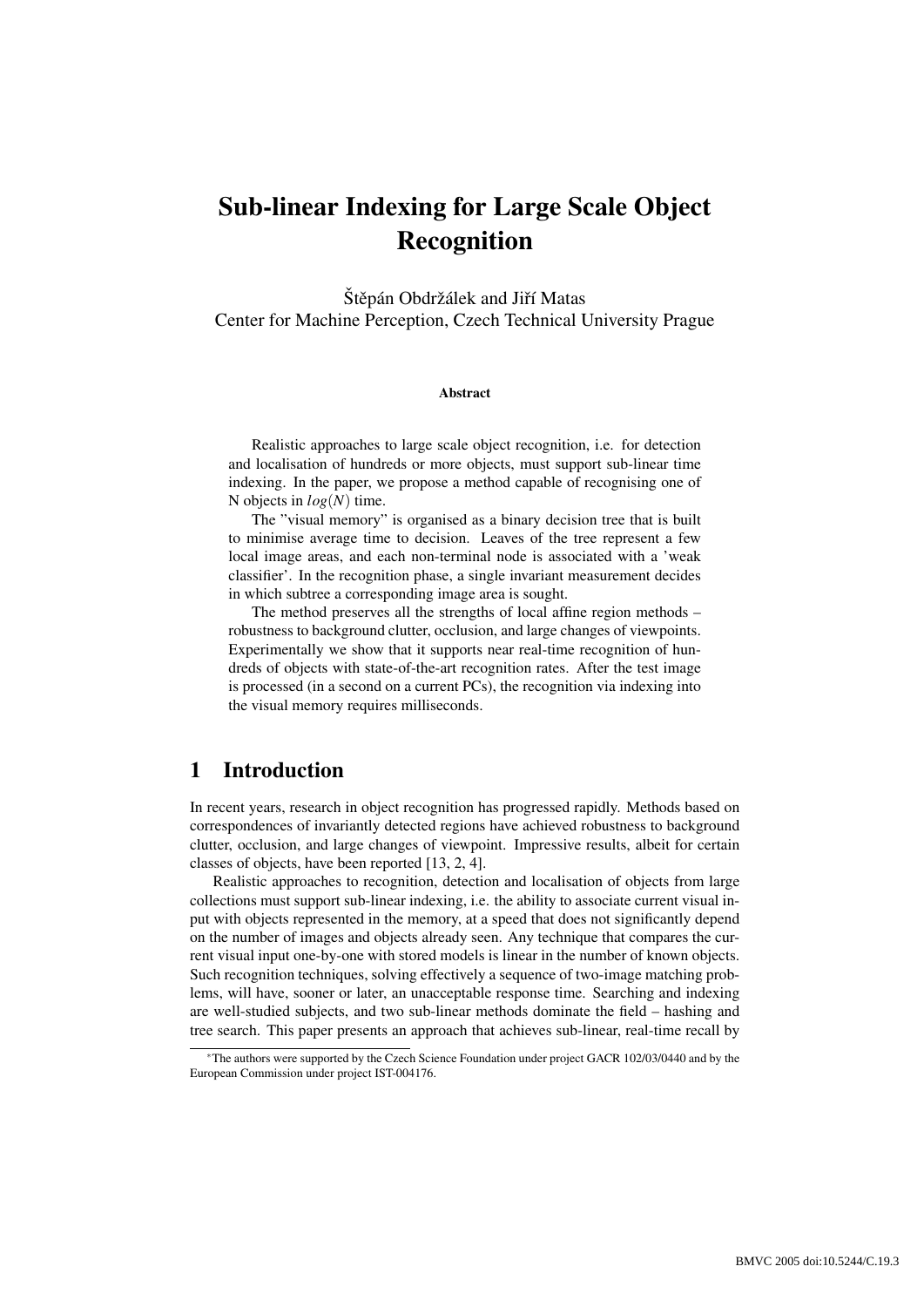

Figure 1: An example of features stored in the visual memory.

representing the visual memory as a binary decision tree organised to minimise average time to decision.

The novel features of the proposed method, and the method itself, is easier explained if the reader is familiar with the state-of-the-art approach of D. Lowe [4]. In Lowe's recognition method, processing of an image starts by extracting square patches invariant to similarity transformations. Next, each patch is described by the SIFT feature – a 128-dimensional vector consisting of sixteen eight-bin weighted histograms of gradient orientations. In the training stage, descriptors from all training images are organised in a kD-tree. Correspondence between patches from the training images and a query image are established as follows. First, descriptors are computed on the query image. For each descriptor, the kD-tree returns one stored patch if its descriptor is significantly closer to the queried descriptor than other stored descriptors, else no match is reported. The matched pairs of query and kD-tree patches form tentative correspondences, which are confirmed or rejected in subsequent verification and consistency checks (these are not relevant for this paper). Lowe's method can be summarised as: (i) detect local patches in an invariant manner, (ii) represent them by a fix-sized feature vectors, (iii) search efficiently for nearest neighbours of the vectors in the kD-tree and (iv) find geometrically consistent groups of correspondences of local coordinate frames.

The first step of the proposed LAF-TREE method is in principle the same as in Lowe's approach. We chose a different type of transformation covariant regions – the maximally stable extremal regions (MSERs [6]), but any affine (scale) invariant processes could be used<sup>1</sup>. The LAF-TREE method establishes local coordinate systems (local affine frames – LAFs) by constructions described in [10].

The novelty of the LAF-TREE approach is in the departure, in Step (ii), from the "compute a fixed-size feature vector on a fixed patch (= measurement region [7])" paradigm. In this paradigm, the local reference frame is described by a function of pixel values from a patch whose size and shape, if expressed in the local frame coordinates, is fixed. In Lowe's approach, the shape is a square of a predefined size. It is clear that a fixed measurement region will lead to difficulties when recognising certain classes of objects, e.g. "wire-like" objects as bicycles where any square neighbourhood includes background. Perhaps more significantly, a measurement region of a certain size will be too big for some frames, e.g. including parts of background or discontinuities, and yet it will be too small for other frames whose descriptors will not be discriminative.

The problem of a better-than-fixed measurement region seems insurmountable. How

<sup>&</sup>lt;sup>1</sup>Executables of a number of covariant region detectors (including MSERs) are available on the web at http://www.robots.ox.ac.uk/~vgg/research/affine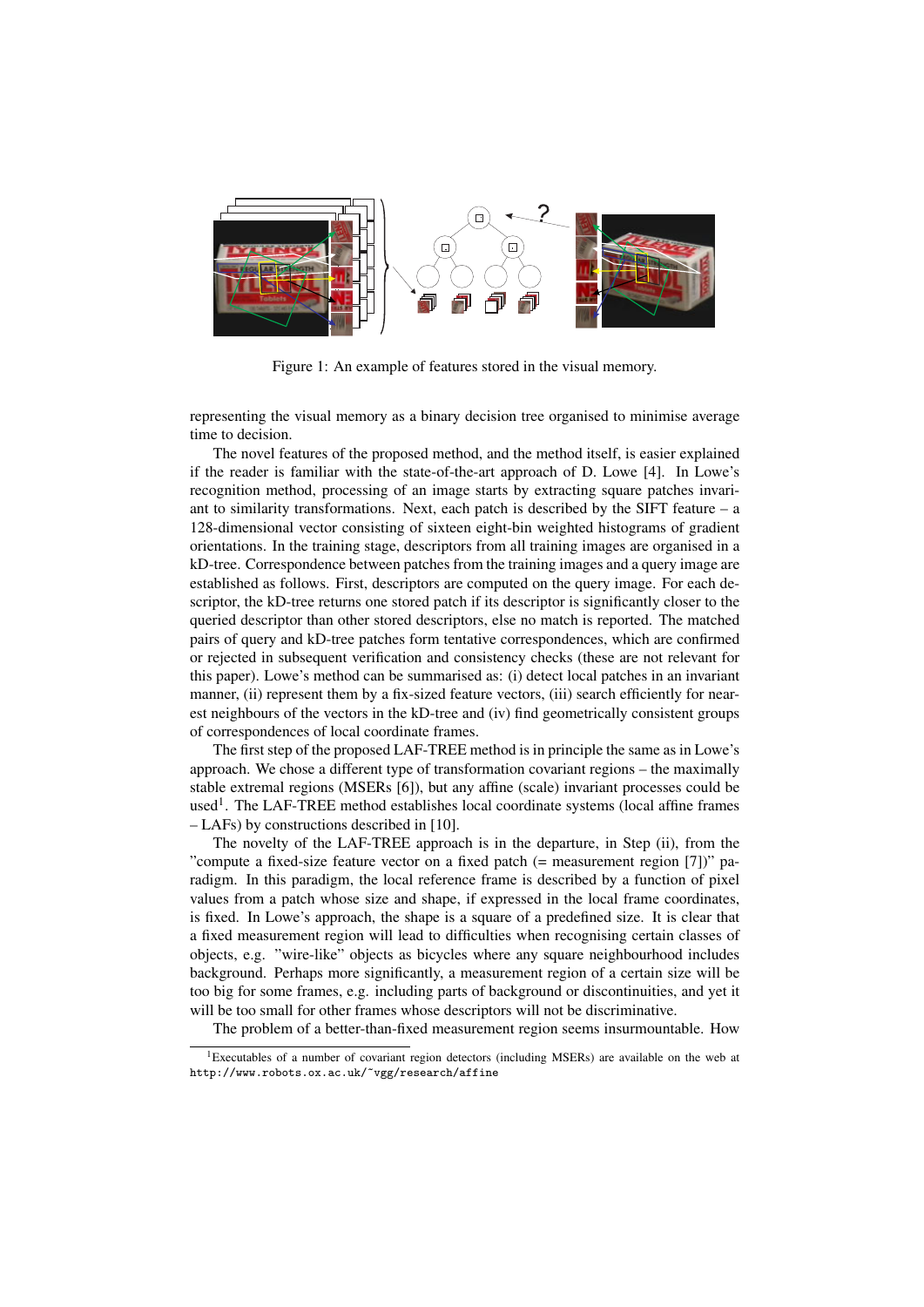can possibly be the measurement region adapted unless we know what we are looking at? *We finesse the problem by interleaving the processes of recognising the frame and deciding where to measure next*. The frame is recognised by descending a decisionmeasurement tree where each decision not only reduces the number of potential corresponding frames represented in the tree, but also defines which measurements are taken next. More precisely, a binary tree is formed in the learning stage. For each non-terminal node, a binary valued measurement-decision function, called a 'weak classifier', is selected from a large pool according to an optimisation criterion. The criterion is a lower bound on the expected time to decision. The term 'weak classifier' stresses the obvious analogies with discrete AdaBoost - a classifier is selected by a greedy algorithm, it could be any binary function of pixel values and, as will be shown later, it is not required to make unequivocal decisions.

Establishing tentative correspondences with the decision-measurement tree has a number of favourable properties. The advantages of a data-specific measurement region have already been mentioned. From a computational point of view, efficiency of recognition is increased since only a small fraction of potential measurements is evaluated. In case that a measurement is close to a decision boundary, or not available at all as in the case when it is taken from the background, robustness of the search is easily achieved by inserting the learned frame in both subtrees. With this modification, the search in the recognition stage descend always into only a single branch, guaranteeing that a leaf of the tree is reached in  $log(N)$  steps, where N is the number of frame instances stored in the tree. Last but not least, the learning process explicitly takes into account geometric uncertainty and image statistics to minimise the response time (see Section 2). The final recognition step (iv), the verification of the presence of objects by finding geometrically consistent groups of correspondences, is not time-critical, since the number of tentative matches per frame is small. It can be implemented by RANSAC or a voting scheme.

Related work. Decision trees were successfully applied to various recognition problems, see e.g. [8] for a survey. Our problem differs from the bulk of published work in not having the data labelled. Unsupervised learning techniques are exploited, the trees provide an automatic clustering of image areas by their visual similarity. Our work was inspired by Lepetit and Fua [2], whose approach, however, differs in several areas. First, they set the tree size (and the number of trees, since they are using multiple randomised trees) by hand, while in our approach the tree size is a function of image database content. Second, our measurements are invariant to affine deformations of the image (due to the LAF constructions), thus a 3D model, or synthetically warped 2D images capturing the appearance variations, are not needed. We also explicitly consider image noise and background segmentation of the measurements, while Lepetit et al. synthetically generate noisy patches and patches with random background. Finally we present experiments on datasets containing hundreds of objects, while the method of Lepetit (and also of Lowe) have been demonstrated on only a few objects.

Marée et al.  $[5]$  is using various forms of decision trees to recognise randomly generated image windows. The Video Google system by Sivic and Zisserman [13] is able of indexing of a full-length movie. A clustering of descriptors of local features is employed to reduce the recall time complexity by a constant factor. The work by Nene and Nayar [9] supports real-time recognition using a space slicing search, but it is restricted to segmented objects. Neither object occlusion, cluttered background nor multiple objects in a scene are handled.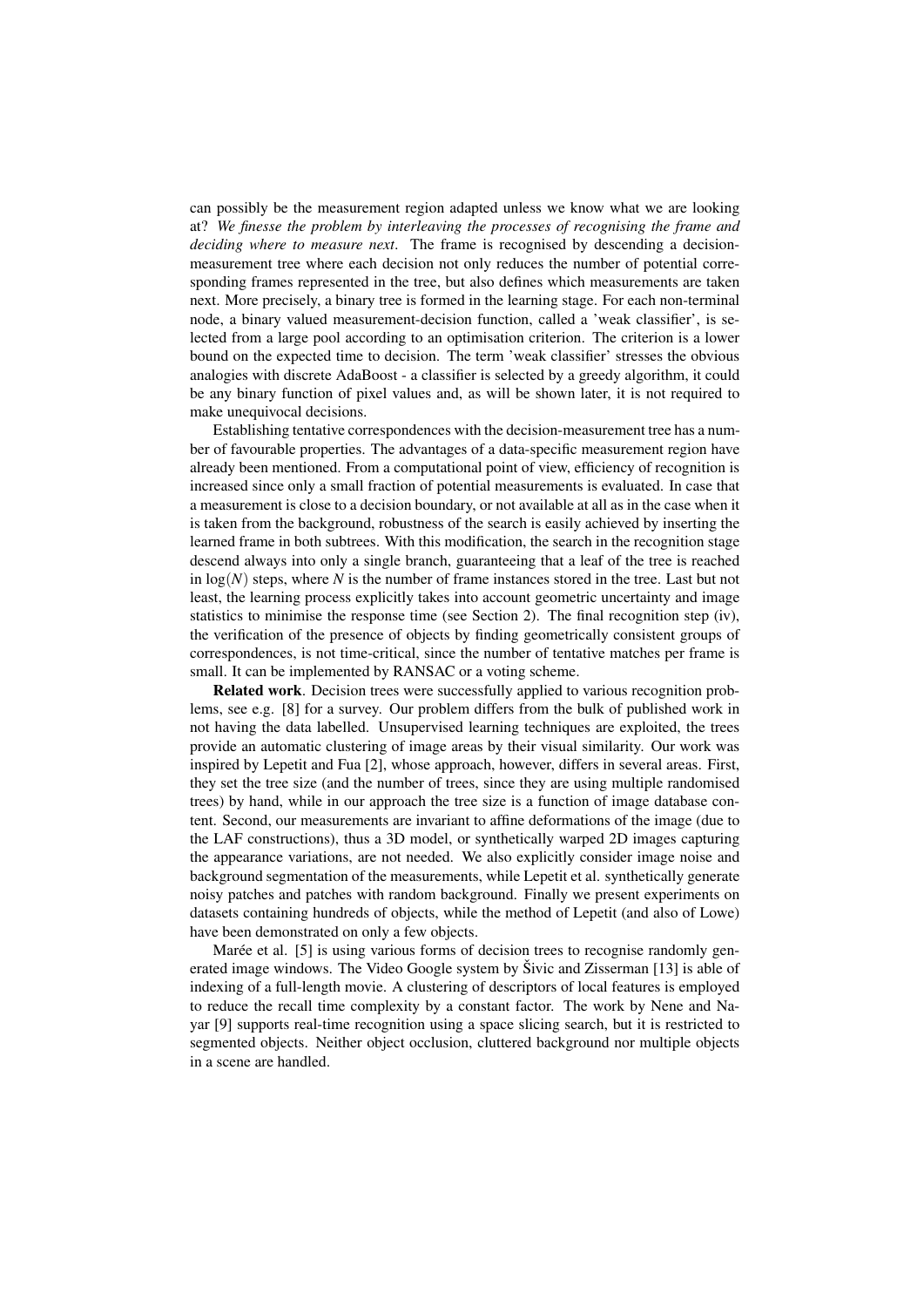#### 2 Recognition with Decision-Measurement Trees

This section describes the decision-measurement tree which is used to represent the "visual memory". Generally, a decision tree is a tree structure where a simple test (a weak classifier) is assigned to each non-terminal node. Each leaf corresponds to a volume of observation space, that is defined by the sequence of decisions made on the path from the tree root to that particular leaf. During the recall phase, the tree is traversed according to the decisions at non-terminal nodes, until a leaf node is reached. The elements in the leaf do not necessarily match the query – being in the same volume does not imply proximity – and an additional evaluation of a similarity measure is necessary to distinguish matching and non-matching elements. Recall can be viewed as a sequential reduction of the set of candidate correspondences until a subset of a small predefined cardinality (called 'leaf capacity') is reached. The elements remaining in the subset are sequentially searched for matches.

Although we currently employ only one simple type of weak classifiers, multiple types can be freely combined within the tree. Our classifiers are binary functions  $d_{\overline{x},\Theta_{\overline{x}}}$ : *A*  $\rightarrow$  ${L,R}$ , which threshold a single pixel value. Vector  $\bar{x}$  is specifying the measurement location,  $\Theta_{\overline{x}}$  is a scalar threshold on the value at  $\overline{x}$ , *A* is a local affine frame, and  $\{L, R\}$ are the decisions to search left and right subtrees respectively.

Due to noise, the decisions are ambiguous for values close to the thresholds  $\Theta_{\overline{x}}$ . The ambiguity can be solved in the recognition phase by descending both subtrees, as e.g. in the classical kD-tree algorithm. In an alternative approach, the elements are in ambiguous cases stored redundantly in both subtrees. There is then no need to backtrack or split the tree search during recognition (recall), all uncertainties are addressed in the training phase. This approach allows for faster retrieval at the expense of memory needed for the redundant representation. Since our motivation is to achieve high recognition speeds, we have adopted the second approach. The design leads to a straightforward retrieval algorithm (see Algorithm 1). The retrieval is very fast since for each query frame *A* only one evaluation of a weak classifier (thresholding of a single pixel value) is performed at each tree level. The depth of the tree is typically 15 to 25, depending on the database size.

Learning the tree (Algorithm 2). A separate tree is constructed for every type of LAF construction. Starting with a set  $S_A$  of frames of a single type, the set is recursively divided into subsets at non-terminal nodes. Non-terminal nodes are inserted until (a) the cardinality of the particular subset is below a predefined threshold, the 'leaf capacity', or (b) the frames in the subset are indistinguishable. The condition (b) accommodates for the situation where there are multiple images of the same object in the database, or when the objects contain repetitive structures.

Let  $r(A)$  denote a random realisation of frame A in a query image. The random function *r* encapsulates geometric and photometric misalignments between corresponding frames, as well as image noise, blur and other image distortions. Algorithm 2 ensures that *A* is represented in every leaf where the probability of a query realisation  $r(A)$  falling to that leaf is above a threshold  $\Theta_p$ ;  $\Theta_p$  is a parameter of the method. The probability that a query realisation  $r(A)$  of frame *A* will descend the left  $(p(d_{\bar{x},\Theta_{\bar{x}}}(r(A))) = L)$ , and right  $(p(d_{\bar{x},\Theta_{\bar{x}}}(r(A))) = R)$  subtree respectively, given a classifier  $d_{\bar{x},\Theta_{\bar{x}}}$  and the frame *A* is analysed below.

Estimation of geometric precision of the MSER-LAF method. Local affine frames were constructed on several image pairs related by known homographies. Corresponding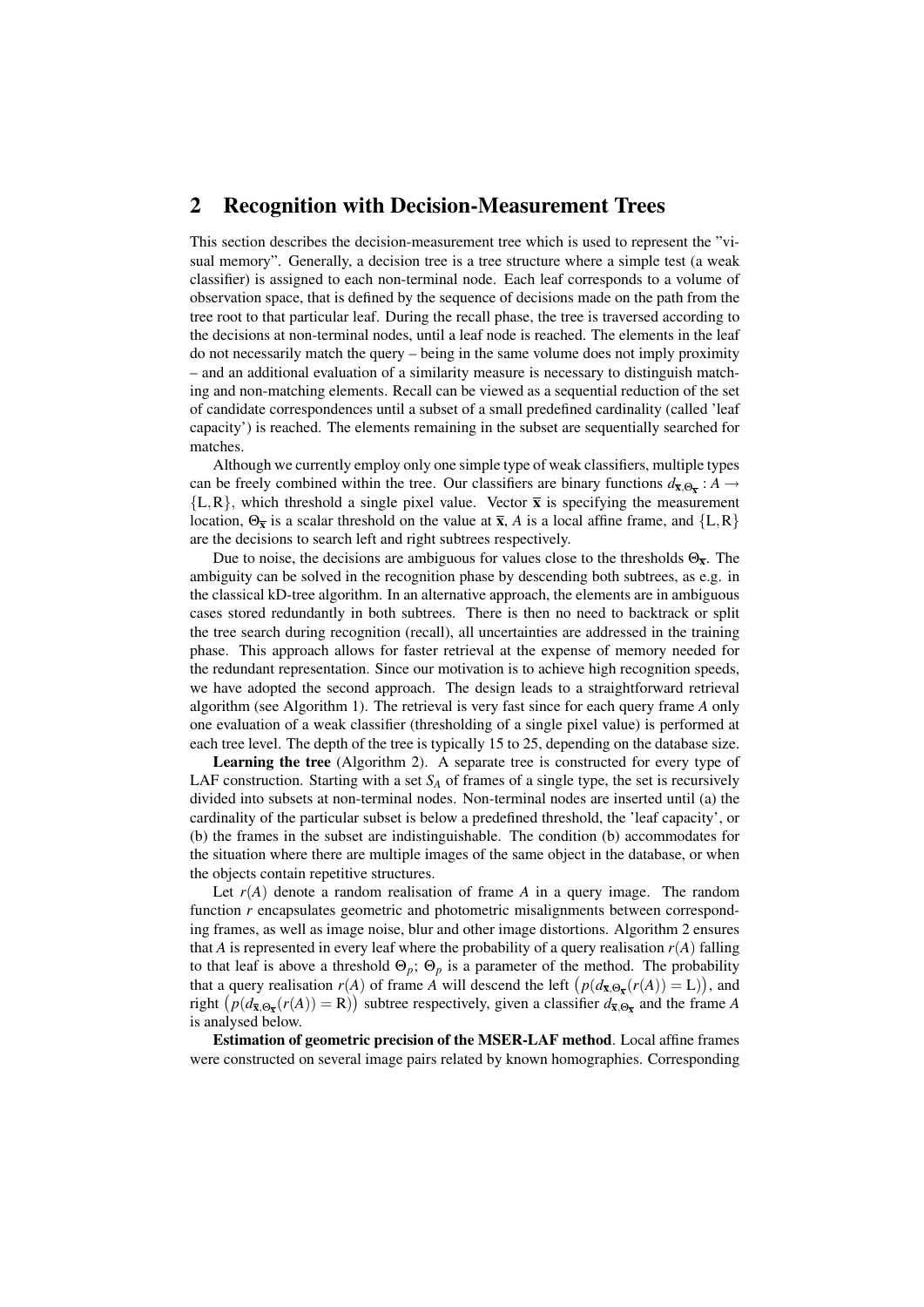| Algorithm 1: MSER-LAF-TREE: Retrieving Algorithm 2: MSER-LAF-TREE: Learning             |                                                                                           |  |  |  |  |
|-----------------------------------------------------------------------------------------|-------------------------------------------------------------------------------------------|--|--|--|--|
| stored frames                                                                           | <b>Input:</b> $S_A$ : Set of LAFs of one type                                             |  |  |  |  |
| Input:<br>A: a query local affine frame                                                 | <b>procedure Tree.</b> build $(S_A)$                                                      |  |  |  |  |
| Output:                                                                                 | $S := \emptyset$                                                                          |  |  |  |  |
| S: a set of candidate matches                                                           | for all $A \in S_A$ do<br>$S := S \cup \{\{A, 1\}\}\$ /*assign unit probability*/         |  |  |  |  |
| <b>function Tree</b> .retrieveFrames $(A) \rightarrow S$                                | root.build $(S)$                                                                          |  |  |  |  |
| $S :=$ root.retrieveFrames (A)                                                          | <b>procedure Node.</b> build $(S)$                                                        |  |  |  |  |
|                                                                                         | if $ S  \leq$ leaf capacity or indistinguishable $(S)$                                    |  |  |  |  |
| <b>function Node</b> .retrieveFrames $(A) \rightarrow S$                                | then                                                                                      |  |  |  |  |
| <b>if</b> is Leaf then                                                                  | is Leaf := true, leaf Frames := $S$                                                       |  |  |  |  |
| $S := \{A_i : A_i \in \text{leafFrames} \land \text{similar}(A, A_i)\}\$                | else                                                                                      |  |  |  |  |
| else                                                                                    | $d_{\overline{\mathbf{x}}, \Theta_{\overline{\mathbf{v}}}} := \text{selectClassifier}(S)$ |  |  |  |  |
| if $d_{\overline{\mathbf{x}}, \Theta_{\overline{\mathbf{x}}}}(A) = L$ then              | $S_L = \emptyset$ , $S_R = \emptyset$                                                     |  |  |  |  |
| $S :=$ leftSubtree.retrieveFrames (A)                                                   | for all $\{A, p_A\} \in S$ do                                                             |  |  |  |  |
| else /* $d_{\overline{\mathbf{x}}, \Theta_{\overline{\mathbf{x}}}}(A) = \mathbf{R}^*$ / | $p_L := p_A \cdot p(d_{\overline{\mathbf{x}}, \Theta_{\overline{\mathbf{x}}}}(r(A)) = L)$ |  |  |  |  |
| $S := \text{rightSubtree.}$ retrieveFrames (A)                                          | $p_R := p_A \cdot p(d_{\overline{\mathbf{x}}, \Theta_{\overline{\mathbf{x}}}}(r(A)) = R)$ |  |  |  |  |
|                                                                                         | if $p_L \geq \Theta_p$ then                                                               |  |  |  |  |
|                                                                                         | $S_L := S_L \cup \{\{A, p_L\}\}\$                                                         |  |  |  |  |
|                                                                                         | if $p_R \geq \Theta_p$ then                                                               |  |  |  |  |
|                                                                                         | $S_R := S_R \cup \{\{A, p_R\}\}\$                                                         |  |  |  |  |
|                                                                                         | if $S_L \neq \emptyset$ then                                                              |  |  |  |  |
|                                                                                         | leftSubtree.build $(S_L)$                                                                 |  |  |  |  |
|                                                                                         | if $S_R \neq \emptyset$ then                                                              |  |  |  |  |
|                                                                                         | rightSubtree.build $(S_R)$                                                                |  |  |  |  |

frames do not align perfectly – a single spot in the scene occurs at slightly different pixel positions. Figure 2 shows covariance matrices of distributions of pixel displacements, estimated on thousands of frames. The distributions represent a localisation uncertainty  $l_{\bar{x}}$  of pixels in query frames. As expected, the farther from the detected frame, the larger is the uncertainty. It is clear that the distributions differ significantly for different types of frame constructions. A separate set of distributions is therefore maintained for each frame type.

Considering the estimated geometric uncertainty. Given a database frame *A* of a certain type, what is the probability of observing value  $\nu$  at measurement position  $\bar{x}$  in a corresponding query frame  $r(A)$ ? The situation is depicted in Figure 3. Fig. 3(a) illustrates a part of the frame neighbourhood around measurement position  $\bar{x}$ , and the corresponding distribution of localisation uncertainty  $l_{\overline{x}}$  for that particular frame type. The probability  $p(v)$  of observing a value *v* in a query frame at position  $\bar{x}$  is given as

$$
p_{\overline{\mathbf{x}},A}(\nu) = \int_{\Omega_{\nu,A}} l_{\overline{\mathbf{x}}} \, \mathrm{d}\Omega,\tag{1}
$$

where  $\Omega_{\nu,A}$  is the area in *A* covered by pixels of value *v*. Fig. 3(b) shows the resulting distribution  $p_{\bar{x},A}(v)$  for the example from Fig. 3(a). Narrow distributions of  $p_{\bar{x},A}(v)$ , which are benign for unambiguous decisions about query frames, are intuitively obtained either in areas of uniform intensity or where the localisation is precise.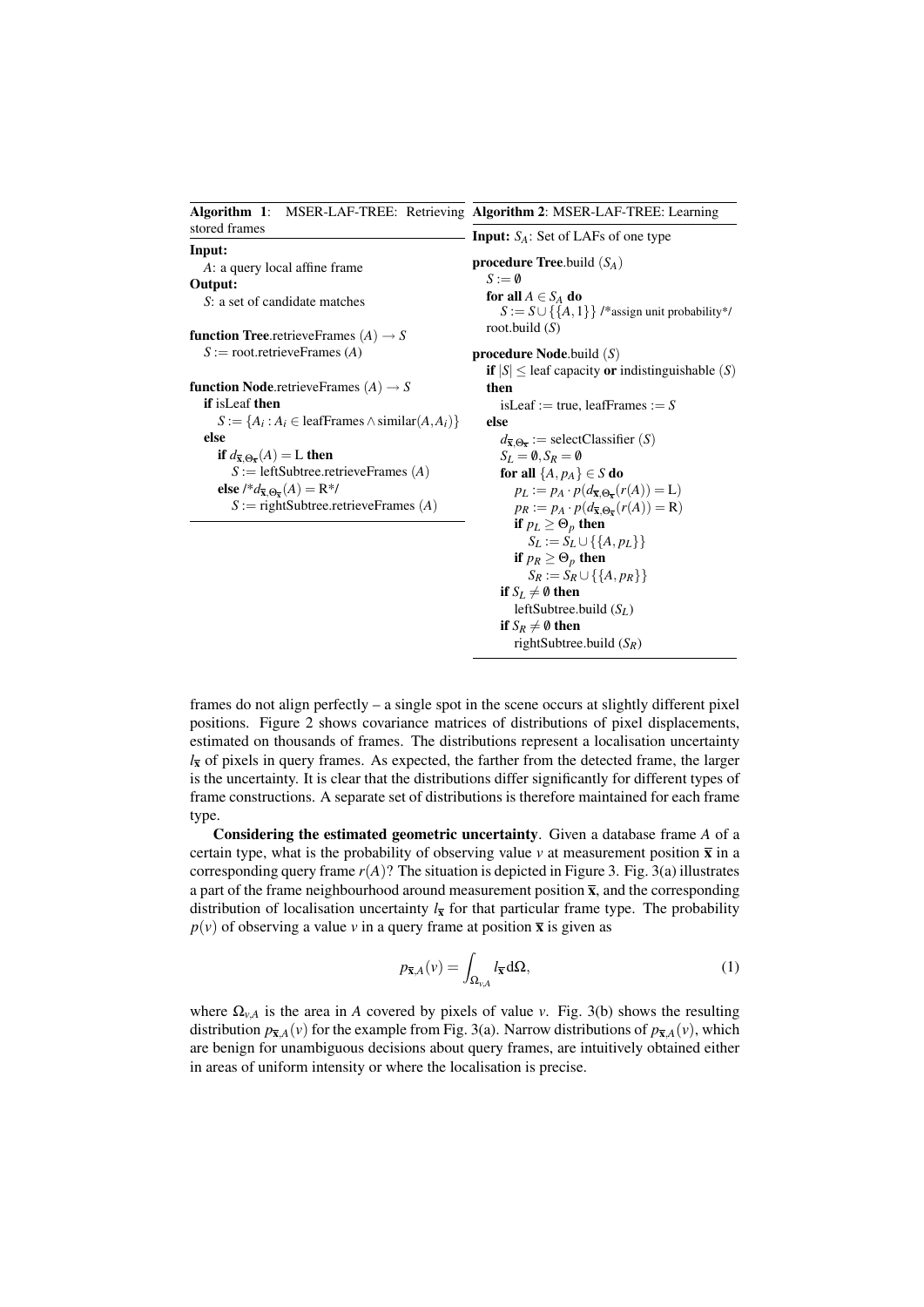

Figure 2: Geometric misalignment of detected frames, experimentally obtained for different types of frame constructions. The images show covariance matrices of distributions of displacements of pixels in normalised neighbourhoods of detected LAFs. (a) LAF construction based on normalisation by region covariance matrix, (b) LAF construction based on a bi-tangent segment, (c) LAF construction based on normalisation by covariance matrix of a concavity [10]



Figure 3: Probability of observing value  $\nu$  at position  $\bar{x}$  in a query realisation of frame *A*. (a) localisation uncertainty  $l_{\bar{x}}$  for a pixel at position  $\bar{x}$ , (b) probability  $p_{\bar{x},A}(v)$  of value  $v$ , (c) the probability after considering photometric noise

The framework also consistently handles situations when some of the measurements are undefined, e.g. because not being on the object. Imagine hand-segmented model images where the outline of the object is available (as in Figure  $4(a)$ ). Some of the frames will partially cover an area not on the object. In this area, the model cannot predict what value *v* will occur in a query frame. Without a background model (the probability distribution of intensities in the scene background), all values *v* are considered equiprobable. That is, if  $\bar{x}$  is known to be outside of the object,  $p_{\bar{x},A}(v)$  has flat distribution over the whole domain of *v*  $(p_{\bar{x},A}(v)) = 1/256$  for  $v \in \{0, ..., 255\}$ .

Modelling photometric noise. A very simple model of photometric noise is employed – the noise distribution is assumed to be flat in a range of  $(-\varepsilon, \varepsilon)$  intensity values. As illustrated in Figure 3(c), the probability of observing value *v* becomes  $p_{\bar{x},A}(v)/\varepsilon$  over the  $\varepsilon$ -range. In the experiments,  $\varepsilon$  is set to 10, independently of  $v$ .

Going back to Algorithm 2, the probabilities that a query realisation  $r(A)$  will descend into the left and right subtree respectively are expressed as

$$
p\big(d_{\overline{\mathbf{x}},\Theta_{\overline{\mathbf{x}}}}(r(A)) = \mathbf{L}\big) = \int_0^{\Theta_{\overline{\mathbf{x}}}} p_{\overline{\mathbf{x}},A}(v) dv, \text{ resp. } p\big(d_{\overline{\mathbf{x}},\Theta_{\overline{\mathbf{x}}}}(r(A)) = \mathbf{R}\big) = \int_{\Theta_{\overline{\mathbf{x}}}}^{255} p_{\overline{\mathbf{x}},A}(v) dv \tag{2}
$$

for  $v \in \{0...255\}.$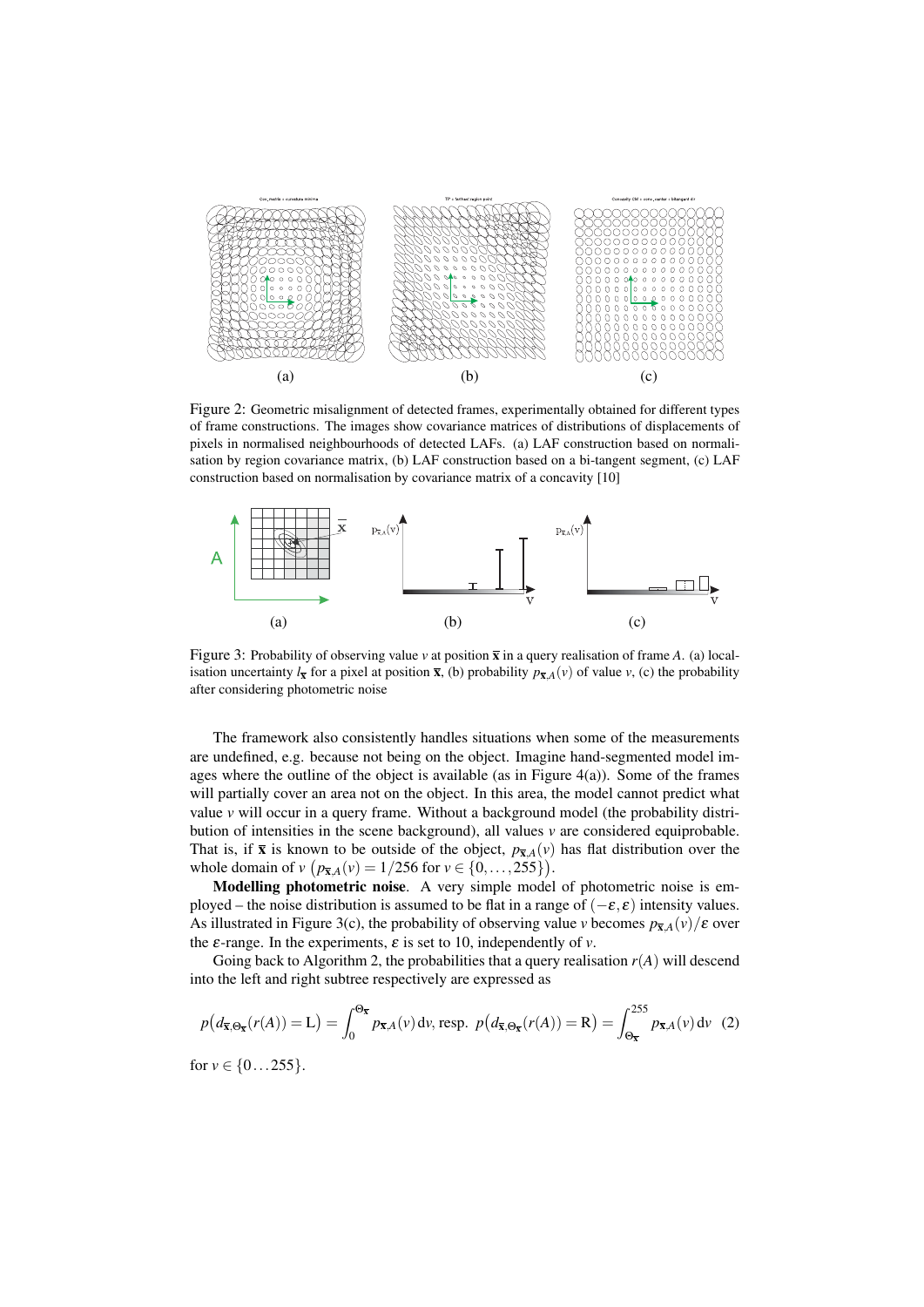

Figure 4: The need for variable-sized measurement regions. (a) An example of a segmented model image and some of its frames. Using a common fixed measurement region where values are defined for all frames would lead to small nondescriminative descriptors. Large regions would include background in test images. (b) Frames detected on multiple instances of the 'e' letter on the 'Multiple view geometry' book title. The instances cannot be distinguished close to the detected frames and a distant measurement (e.g. on a neighbouring letter) is needed to separate them.

The remaining issue in the tree construction algorithm is the choice of weak classifiers for non-terminal nodes. The objective is to minimise the expected recall time for query frames. To select the classifier for a non-terminal node, let us have a set *S* of frames *A*, each with assigned probability  $p_A$  – the probability that  $r(A)$  will descend from root to that node. The task is to select a measurement position  $\bar{x}$  and a threshold  $\Theta_{\bar{x}}$  so that, on average, the queries reach leaf nodes in minimal time, i.e. on minimal tree level. The requirements translate to (a) that the tree is balanced for query frames and (b) the number of ambiguous frames stored in *both* subtrees is minimised. It follows from (a) that for any particular  $\bar{x}$ , the threshold  $\Theta_{\bar{x}}$  is set to median value, so that

$$
\sum_{A \in S} p_A p(d_{\overline{x}, \Theta_{\overline{x}}}(r(A)) = L) = \sum_{A \in S} p_A p(d_{\overline{x}, \Theta_{\overline{x}}}(r(A)) = R)
$$

$$
\sum_{A \in S} p_A \int_0^{\Theta_{\overline{x}}} p_{\overline{x}, A}(v) dv = \sum_{A \in S} p_A \int_{\Theta_{\overline{x}}}^{255} p_{\overline{x}, A}(v) dv
$$
(3)

The measurement position  $\bar{x}$  that best separates (minimises overlap) of the frames in *S* is selected as

$$
\overline{\mathbf{x}} = \underset{\overline{\mathbf{x}}}{\text{argmin}} \sum_{A \in S} \min \left( p_A \, p \big( d_{\overline{\mathbf{x}}, \Theta_{\overline{\mathbf{x}}}}(r(A)) = \mathbf{L} \big), p_A \, p \big( d_{\overline{\mathbf{x}}, \Theta_{\overline{\mathbf{x}}}}(r(A)) = \mathbf{R} \big) \right),\tag{4}
$$

with  $\Theta_{\overline{x}}$  given by Eq. 3. Ideally, when a position  $\overline{x}$  (and a corresponding threshold  $\Theta_{\overline{x}}$ ) is found which perfectly separates the set *S*, the minimised term evaluates to zero. In the worst case of identical distributions  $p(d_{\overline{x}}, \Theta_{\overline{x}}(r(A)))$  for all  $A \in S$ , the term evaluates to 0.5 (after normalisation by  $\frac{1}{|S|}$ ). Let us consider the example shown in Figure 4 (b). No measurement positions  $\bar{x}$  on the letter 'e' nor the brown background will allow for discrimination of the frames. Due to formula 4, a distant but discriminative measurement is rather selected.

### 3 Experiments

The performance of the proposed method, both in the recognition rate and execution speed, was evaluated on two datasets. The COIL-100 dataset has been widely used in object recognition literature [14, 10, 3, 1, 15], and the experiment is included to compare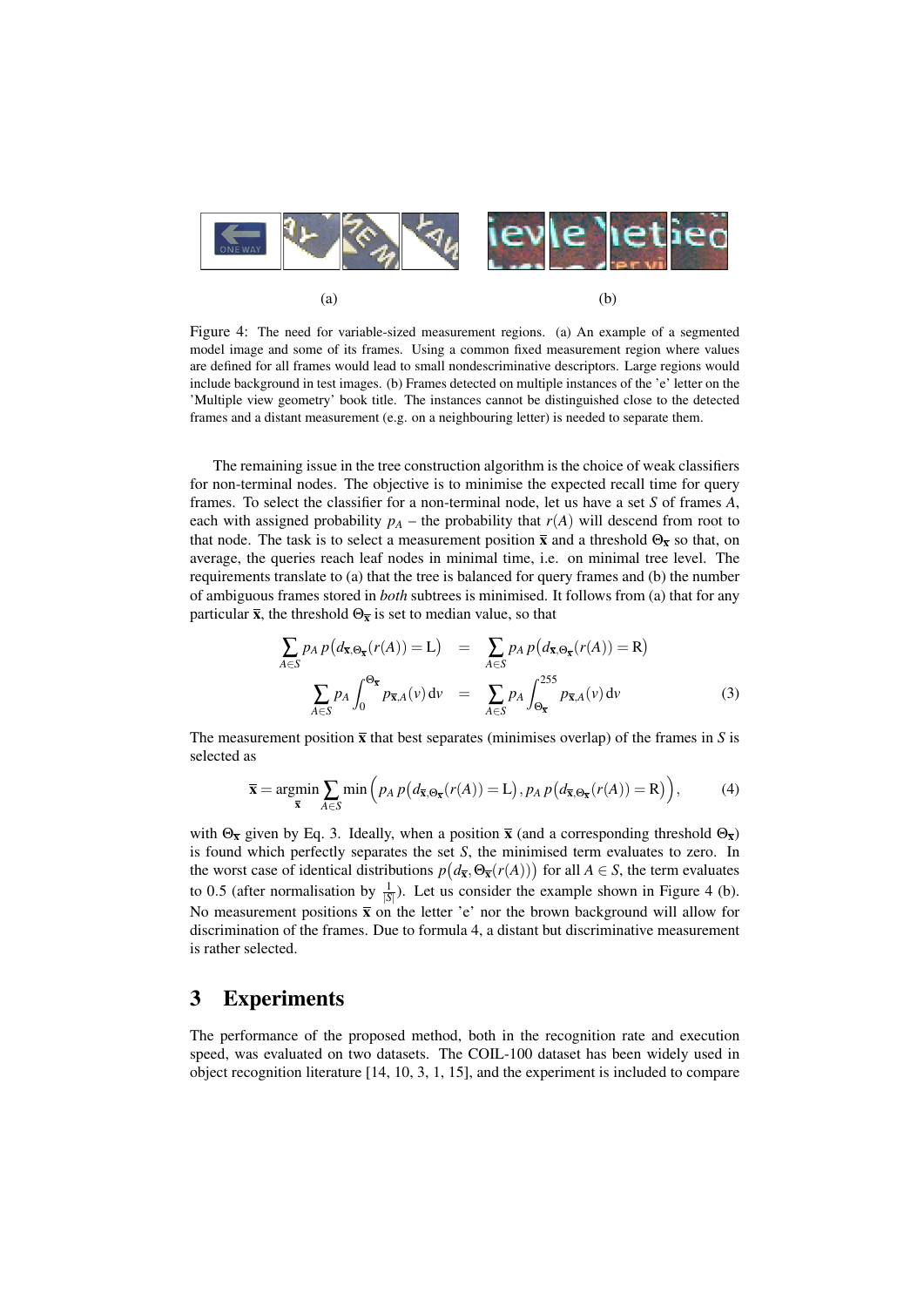the recognition rate with other state-of-the-art methods. ZuBuD, the second dataset, represents a larger, real-world problem, with images taken outdoor, with occluded objects, varying background, and illumination changes.



Figure 5: COIL-100: (a) Objects from the database, (b) Query images for the occlusion experiment



Figure 6: ZuBuD dataset [12]: Examples of (a) query and (b) the corresponding database images.

**COIL-100.** The Columbia Object Image Library (COIL-100)<sup>2</sup> is a database of colour images of 100 different objects; 72 images of each object placed on a turntable were acquired at pose intervals of 5◦ . Neither occlusion, background clutter, nor illumination changes are present. Several images from the database are shown in Figure 5(a). Two experiments were performed, differing in the number of images used for training. The achieved recognition rate was 98.2% for 4 training views per object (90° apart, 68 test views per object) and 99.7% for 8 training views (45° apart, 64 test views). Table 1 summarises the results and provides comparison to other published results.

In another experiment, occlusion of the objects was simulated by blanking one half of the test images (see Figure 5 (b)). Four full (unoccluded) training views per object were used in training. The recognition rate was 87%, which is comparable to published results on unoccluded images.

Table 2 provides detailed information about the experiments. Two variants of the recognition system were evaluated, one which recalls the stored frames via the proposed decision tree (with sub-linear recall time), and a second one which sequentially scans through all stored frames (linear recall time). The recall times in the Table 2 show that using the decision tree, matching of approximately 500 query frames against hundreds of thousands of stored frames takes about 2 milliseconds. The total response time of the recognition system is the sum of the time needed to build the query image representation (independent of the number of database objects – 7th row of Table 2) and the recall time (8th or 9th row). Note that doubling the number of training images (columns 2 and 3) did not double the recall time for the tree approach. The required time increased from 1.99 ms to 2.17 ms, i.e. by less than 10%. It confirms the claim that the recall time is sub-linear

<sup>2</sup>http://www.cs.columbia.edu/CAVE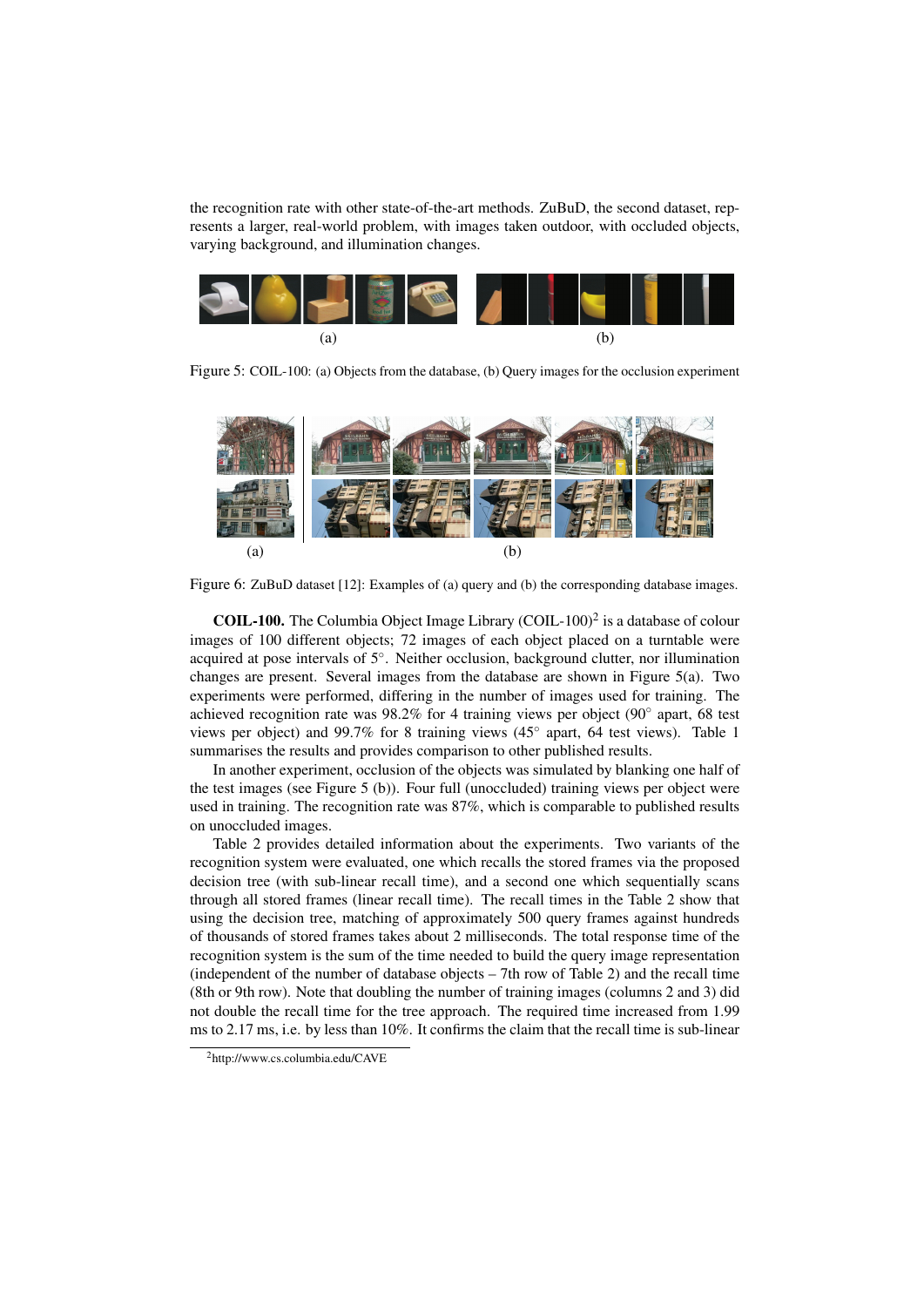in the number of stored frames. Training of the tree took approximately 30 hours and the tree representation required approximately 1GB of memory.

| Method                    | 8 views | 4 views | Method                      | 8 views | 4 views |
|---------------------------|---------|---------|-----------------------------|---------|---------|
| MSER+LAF+tree (proposed)  | 99.8%   | 98.2%   |                             |         |         |
| MSER+LAF 2002 [10]        | 99.4%   | 94.7%   | Spectral representation [3] | 96.3%   |         |
| Kullback-Leibler SVM [14] | 95.2%   | 84.3%   | $SNoW / edges$ [15]         | 89.2%   | 88.3%   |
| Spin-Glass MRF [1]        | 88.2%   | 69.4%   | SNoW / intensity [15]       | 85.1%   | 81.5%   |
| Linear SVM [15]           | 84.8%   | 78.5%   | Nearest Neighbour [15]      | 79.5%   | 74.6%   |

Table 1: COIL-100 experiment: Comparison with published results

|                                     | $COL-100$  |                   |                  | ZuBuD             |
|-------------------------------------|------------|-------------------|------------------|-------------------|
| 1. Occluded queries                 | no         | no                | yes              | n/a               |
| 2. Training view dist               | $90^\circ$ | $45^{\circ}$      | $90^\circ$       | n/a               |
| 3. Number of DB images              | 400        | 800               | 400              | 1005              |
| 4. Number of DB frames              | 186346     | 385197            | 186346           | 251633            |
| 5. Number of query images           | 6800       | 6400              | 6800             | 115               |
| 6. Avg number of query frames       | 494        | 494               | 269              | 1594              |
| 7. avg time to build representation | 520 ms     | 522 ms            | $251 \text{ ms}$ | $1255$ ms         |
| 8. avg recall time without the tree | $493$ ms   | 3471 ms           | $277 \text{ ms}$ | 27234 ms          |
| 9. avg recall time with the tree    | $1.99$ ms  | $2.17 \text{ ms}$ | $1.07$ ms        | $14.3 \text{ ms}$ |
| 10. recognition rate                | 98.24%     | 99.77%            | 87.01%           | 93%               |

Table 2: Experimental results on COIL-100 and ZuBuD datasets

ZuBuD dataset. The experiment was conducted on a set of images of 201 buildings in Zurich, Switzerland, which is publicly available [12]. The database consists of five photographs of the 201 buildings. A separate set of 115 query images is provided. For every query image, there are exactly five matching images of the same building in the database. Query and database images differ in viewpoint, variations in the illumination are present, but rare. Examples of corresponding query and database images are shown in Figure 6. Experimental results are summarised in the last column of Table 2. The slower recall times, compared with the COIL-100 dataset, are caused by a higher number of query frames and by the increase of the leaf capacity from  $4$  to  $10 -$ up to  $10$  frames were searched exhaustively in the leaf nodes. The leaf capacity represents a trade-off between recall speed and recognition rate. Setting the capacity to 1000, a recognition rate of 98.2% was achieved, but the average recall time dropped to 510 ms. Linear exhaustive scan through all the stored frames (avoiding the tree) achieved recognition rate of 100% [11], but with recall times over 27 seconds per image.

## 4 Conclusions

An object recognition method capable of sub-linear recall has been proposed. Objects are represented by local affine frames, i.e. as a set of local photometric measurements expressed in object-centred coordinates. The local affine frames are stored in a binary decision-measurement tree organised to minimise average time to decision. A frame is recognised by descending the tree where each decision not only reduces the number of potential corresponding frames, but also defines which measurements are taken next.